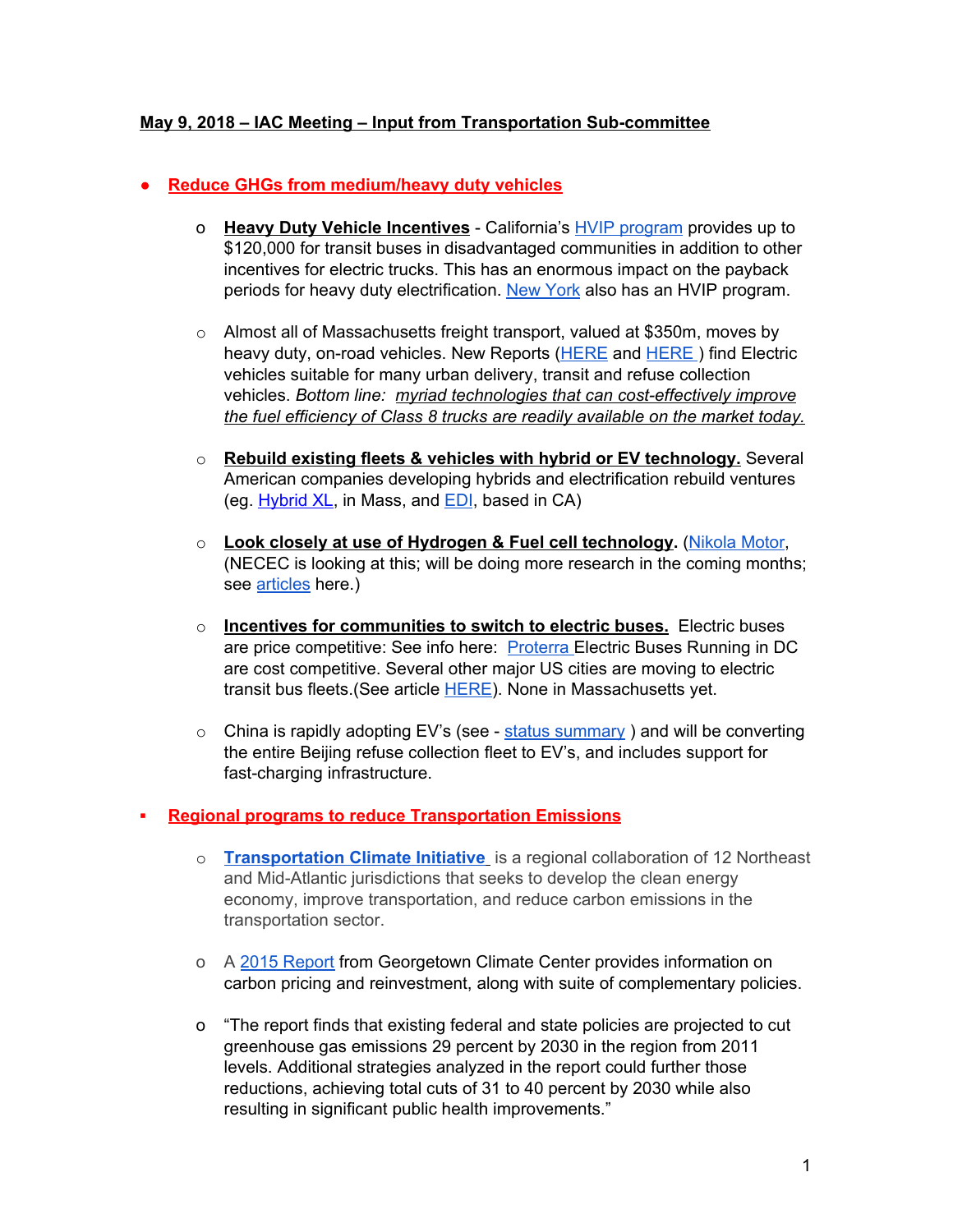- o Economic analysis finds that a comprehensive implementation of state clean transportation policies could bring net cost savings of \$32.3 billion to \$72.5 billion over 15 years to the region's businesses and consumers, while at the same time adding \$11.7 billion and 91,000 new jobs or more to the regional economy in 2030.
- o A 2017 [Whitepaper](http://www.georgetownclimate.org/files/report/GCC_TransportationFuelSystemConsiderations_Nov2017.pdf) from Georgetown Climate Center on cap & invest explores potential mechanics of the program
	- Addresses many of the "How?" policy design questions
	- Does not include quantitative analysis

### **▪ Regional EV Corridor**

- o The [Northeast](http://www.transportationandclimate.org/node/30) Electric Vehicle Network would enable travelers to drive their plug-in cars and trucks from northern New England to D.C. and everywhere in between.
	- "The northeast and mid-Atlantic states are working through the Transportation and Climate Initiative to support the development of alternative fuel corridors in the region, including EV Fast Charging Corridors to enable convenient travel for electric vehicle drivers."

**List of Potential MA transportation policies to reduce GHG**

#### **Reduce VMT and passenger miles**

- **Improve Public Transit & Land Use (MAPC)**
	- o **Do a comprehensive study** to understand how development influences transportation needs, as well as transportation's impact on development, particularly in the context of public transportation (MAPC will be exploring this further via modeling work to be completed as part of agency's regional plan update.)
	- o **Encourage transit oriented development (TOD), particularly the development of affordable housing near transit**. Dense, mixed-use development around transit helps reduce single occupant vehicle trips and promotes use of alternate modes of transportation.The MBTA has developed draft TOD policies and guidelines that are available [here.](https://www.mass.gov/files/documents/2017/10/17/TOD_Policy.pdf)
	- o **Reevaluate parking requirements so they are more reflective of parking demand**. A [study](https://www.ssti.us/wp/wp-content/uploads/2016/01/TRB_2016_Parking_causality_TRB_compendium.pdf) by the State Smart Transportation Initiative found that there is a relationship between building more parking and increased automobile use. Similarly, MAPC's Perfect Fit [Parking](http://perfectfitparking.mapc.org/) report found that parking is often overbuilt at multifamily developments in the Boston region, and the study also identified a reduced demand for parking near transit stations. Cities and towns should consider reducing parking requirements for developments located near transit, and this should be considered part of a broader TOD strategy (see above).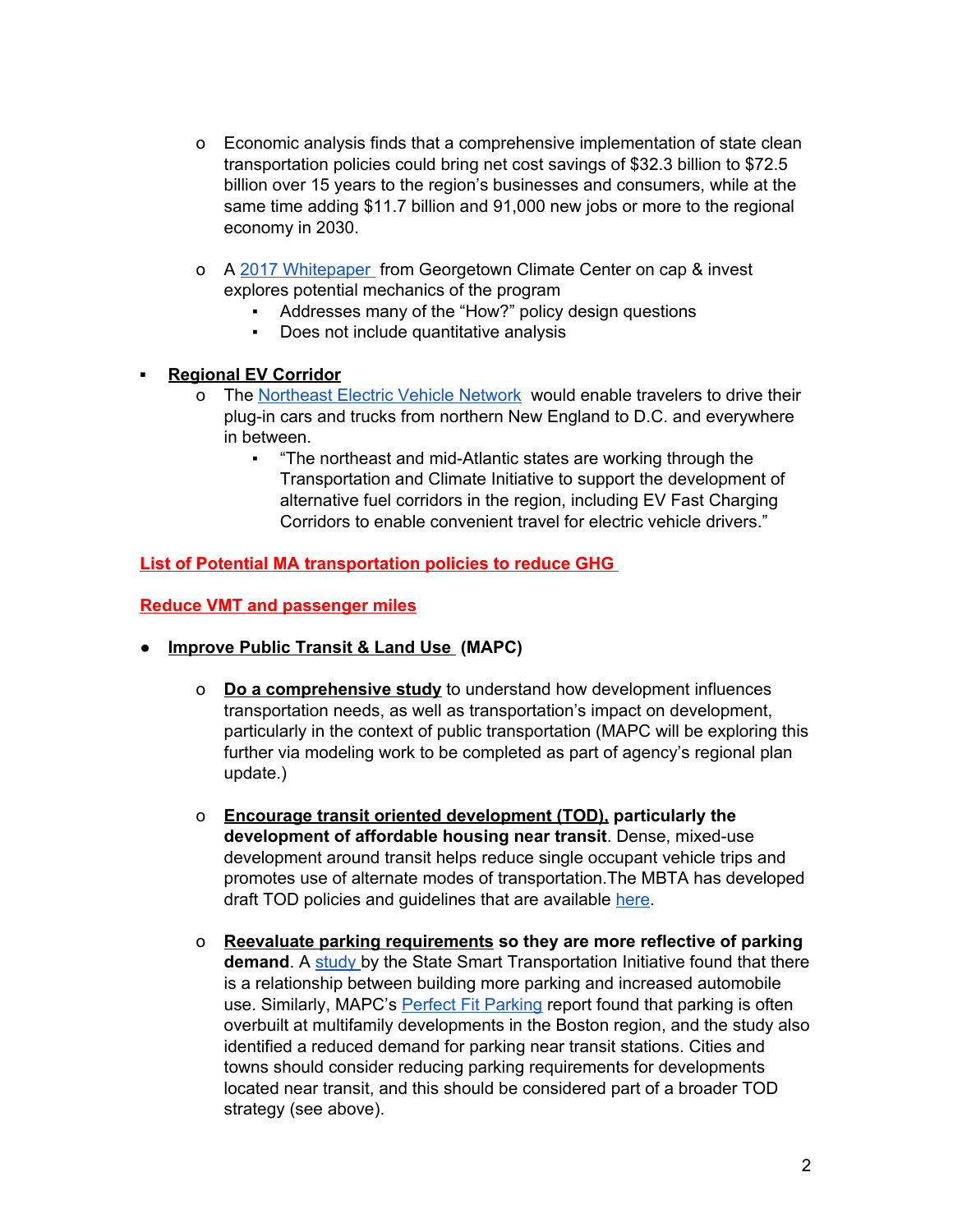o **Institute transportation demand management (TDM) policies to support increased mobility needs as population grows**. TDM helps ensure that investment in transit, walking, and biking infrastructure can keep pace with increasing development. The City of Cambridge has a nationally recognized Parking and [Transportation](http://www.cambridgema.gov/CDD/Transportation/fordevelopers/ptdm) Demand Management Ordinance that is triggered when a nonresidential property owner requests to add parking above the registered number. In the case of Cambridge, TDM is linked with the City's mode shift goals.

# ● **Increase/incentivize active transportation options** (MAPC)

- o Improve bike safety & convenience
- o Implement/expand bike share programs
	- Hubway, and more recently, dockless bike share systems, serve as an important first mile, last mile connection to transit.
	- Increases the accessibility of cycling, promotes mode shift, and generates data points that can be used to inform future bicycle infrastructure investments

# **● Invest in regional rail trail network**

- As gaps in the existing network are filled, more people can utilize rail trails for commuting as well as recreational purposes
- MAPC's Land Line initiative is a vision for the region's greenway system
- **● Complete Streets (See Boston [Complete](http://bostoncompletestreets.org/about/) Streets) (**MAPC, T4Mass)
	- Designed and operated to enable safe access for all users, including pedestrians, bicyclists, motorists and transit riders of all ages and abilities. Complete Streets make it easy to cross the street, walk to shops, and bicycle to work.
	- o State transportation projects generally include Complete Streets components, but there is always room for improvements, including on DCR roads.
	- o State grant program to incentivize and assist cities and towns to build complete streets has been successful and should be expanded.

#### **● Improve the successful Massachusetts Rideshare Program (MassDEP Air)**

- o MA Companies that have 250 employees and hold air operating permits are required to reduce single occupant commuter trips by 25%.
- o 100's of thousands of single occupant commuter trips have been eliminated through matching for vanpools and carpools, bicycle incentives, offering transit pass sales at workplaces, and regional transit scheduling support.
- o 130 companies currently report annually; more could be included and more transit pass subsidies encouraged.
- o **Increase funding for TMAs** (Transportation Management Associations) that work with employers to provide incentive programs and help meet DEP goals including.
	- TMAs in Massachusetts provide services to more than 300 companies and property owners in 40 municipalities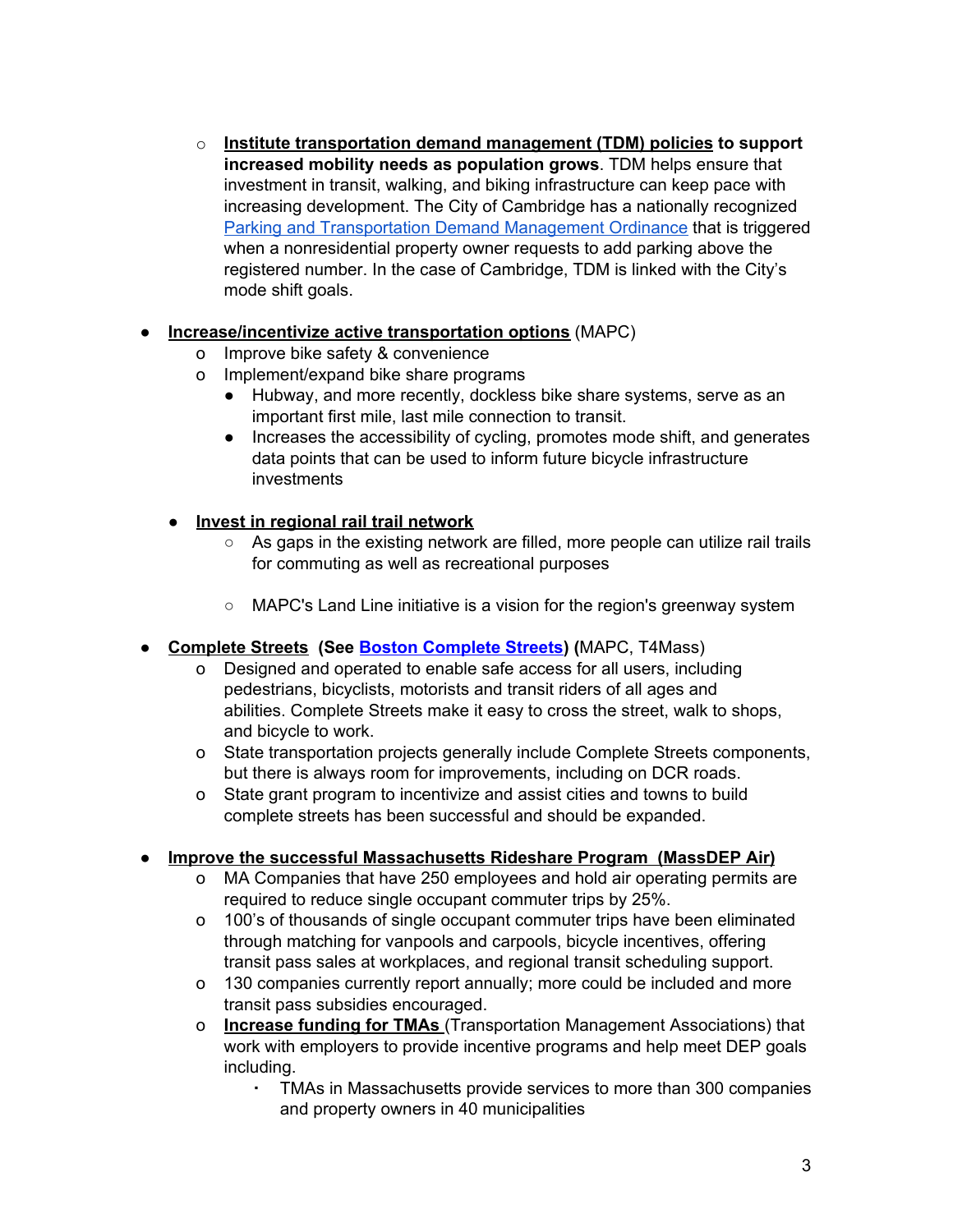- They work with employers to provide incentives to employees, e.g.
	- In-company or neighborhood-based rideshare matching.
	- Flexible scheduling options
	- Guaranteed ride home in emergencies
	- Bike and transit reimbursement programs
- o Explore new apps/technology designed explicitly for car [pooling](https://www.techrepublic.com/article/10-rideshare-apps-to-crowdsource-your-commute/). (2014) **Kickstart [Carpooling](https://www.comovee.com/carpooling-incentive-company/)** software.

#### o **Additional Suggestions to Encourage Ridesharing:**

- Reduce parking for commuters to encourage transition from driving to ridesharing and transit.
- Create a statewide program like those in Cambridge and Boston that require employers to have aggressive programs to get their commuters out of private cars.
- Work with Ridesharing apps (Uber, Lyft, Etc) to encourage ridesharing
- **● Encourage Telecommuting (See 2017 State of [Telecommuting](https://www.flexjobs.com/2017-State-of-Telecommuting-US/) in the U.S.)**
	- In more than half of the top U.S. metro areas telecommuting exceeds public transportation as the commute option of choice. It has grown far faster than any other commute mode.
- **● Work with towns & cities to encourage congestion pricing (See FHA [Benefits](https://ops.fhwa.dot.gov/publications/congestionpricing/sec3.htm) of [Congestion](https://ops.fhwa.dot.gov/publications/congestionpricing/sec3.htm) Pricing)** (T4mass)
	- o Congestion pricing benefits drivers and businesses by reducing delays and stress, by increasing the predictability of trip times, and by allowing for more deliveries per hour.
	- o It benefits state and local governments by improving the quality of transportation services without tax increases or large capital expenditures, by providing additional revenues for funding transportation, by retaining businesses and expanding the tax base, and by shortening incident response times for emergency personnel and thus saving lives.
	- o Avoids need/temptation to expand road network, while potentially raising money to reinvest in the transportation system.
	- o It benefits mass transit by improving transit speeds and the reliability of transit service (especially buses)
	- o Possibilities include time-of-day pricing for tolls, and/or "cordon" pricing (i.e. a charge to enter a downtown business district). Use of smarter tolling policies is widespread and growing across the country and globe.

# **Reduce GHG per vehicle**

- **● Ensure federal fuel efficiency standards remain intact**
	- o Baker administration work with allies in Congress and the administration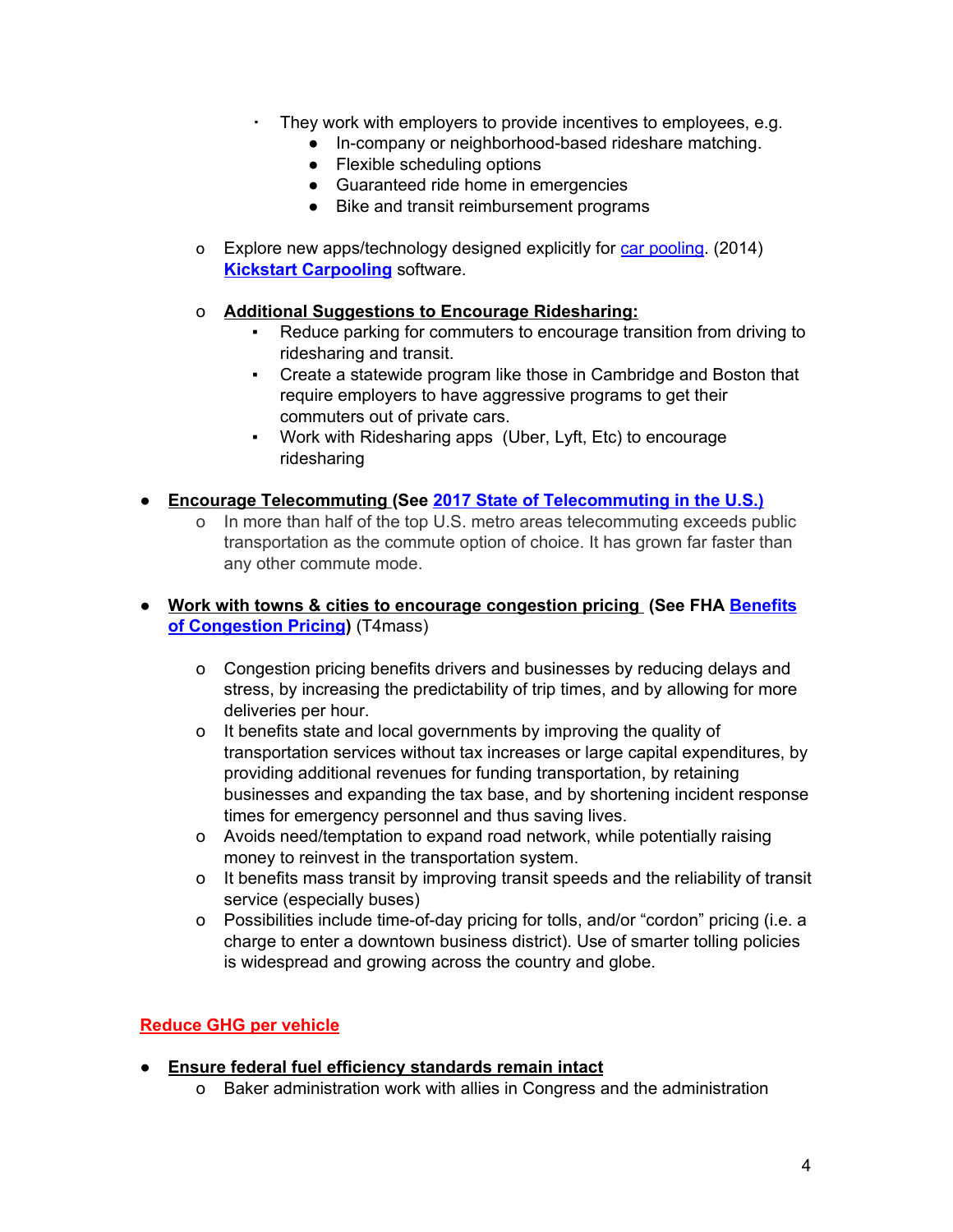- o Groups advocating in DC to demonstrate business support to retain standards
- o NRDC and others suing EPA

# **● Incentivize ZEV adoption and access (Mark -- Acadia)**

- o Expand EV incentive programs, including statewide low-income rebate
- o Adopt EV car-sharing and other options to promote access in underserved communities
- o Add dealer incentives to rebate programs
- o Incentivize electrification of RTAs and state and municipal fleets
- **Economy-wide carbon pricing** (with similar efforts in many northeast and mid-atlantic states)
	- o Carbon pricing bills have been introduced in Vermont, Mass., Rhode Island, Connecticut, New York, Maryland and DC, and likely soon in New Jersey; plus elsewhere in US.
	- o These bills would provide a more serious carbon price incentive than is in RGGI or is being contemplated for TCI and would yield greater GHG reductions
	- o All bills return substantial portions of the funds to households, but differ by state; all attempt to fully compensate low income people; most bills give a portion of the funds to vulnerable businesses and other employers; all devote a portion of the funds to investment
- **Pay by the mile auto insurance**. (This was part of the 2010 CECP, but removed in the 2015 version)
	- A 2010 [Study](http://www.clf.org/wp-content/uploads/2010/12/CLF-PAYD-Study_November-2010.pdf) found that Massachusetts' consumers would save money; Insurers would improve the accuracy of their rating plans while providing an incentive to reduce the number and cost of auto accident claims; and the environment will benefit from the reduction in driving that PAYD incentivizes – less driving means reduced fuel usage and lower greenhouse gas emissions.
	- [HERE](https://www.insurance.com/auto-insurance/auto-insurance-basics/pay-per-mile-auto-insurance.aspx) is a list of companies that offer pay-by-the-mile insurance
- **Clean Fuels Standard** (Dan Gatti UCS)
	- o California's Low Carbon Fuel [Standard](https://www.ucsusa.org/LCFSandEVs#.WvHE9dMvyRs) has provided a significant incentive for electrification of passenger and heavy duty vehicles, in addition to low-carbon biofuels.
	- $\circ$  Bringing a LCFS (or CFS) to the Northeast would provide a significant additional incentive for alternative fuels. A CFS could reduce regional emissions by 30 million tons while creating jobs and adding to ou regional GDP.

# **Cross Cutting Strategies**

● **Green Communities for Transportation –** Provide grant funding to cities and towns for projects that will reduce VMT, green their fleets, improve transit,